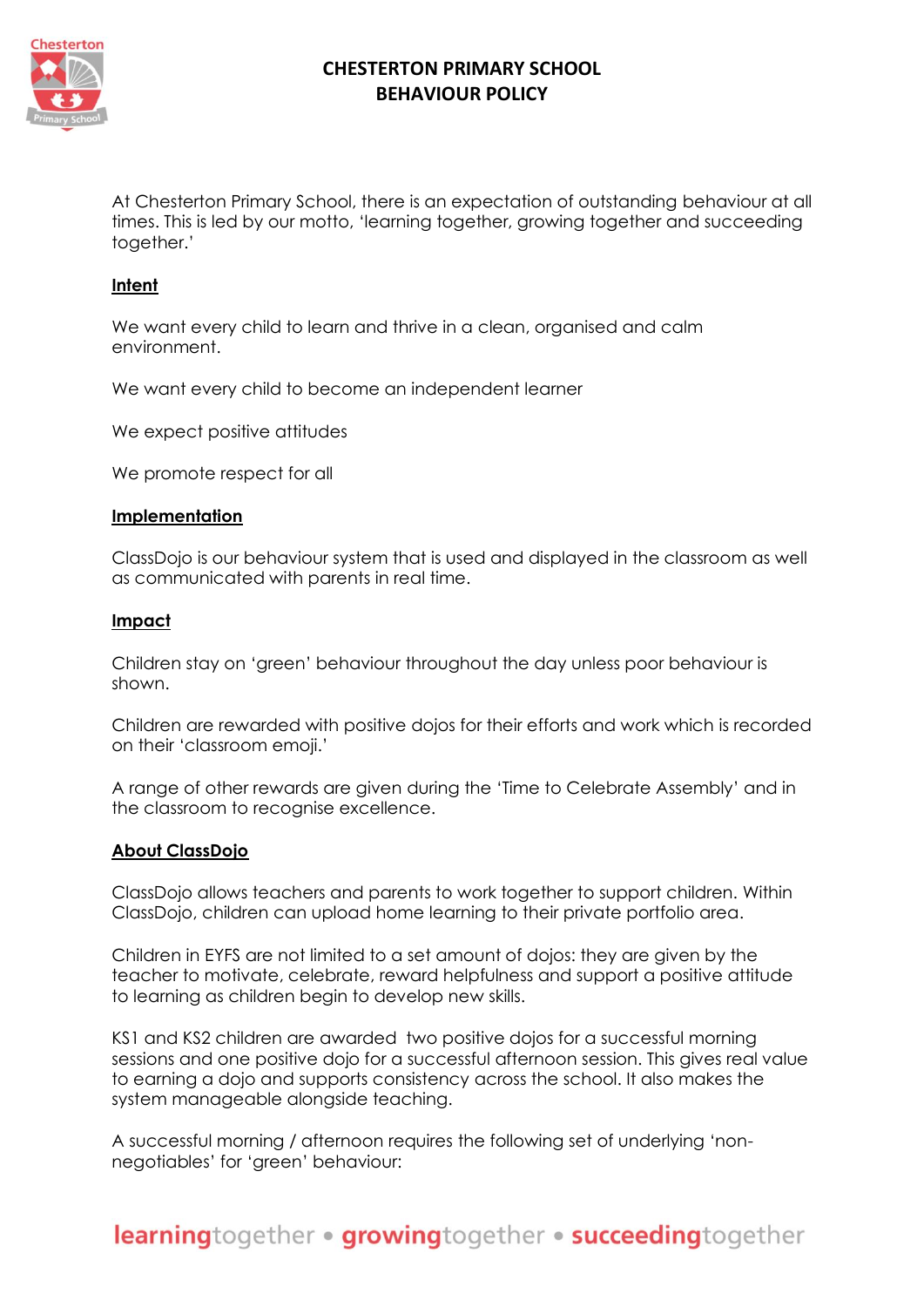

- ✓ Listening to and following instructions
- ✓ Showing respect
- $\checkmark$  Being my best
- ✓ Being good around school
- ✓ Making good choices **Extra dojos are awarded at the discretion of the teacher for exceptional circumstances.**

The school has also identified the following set of underlying activities that constitute amber or red behaviour:

- X Not following instructions
- X Being disrespectful
- X Poor standard of work
- X Poor behaviour around school
- X Not making the right choices

### Guidance for negative dojos

A child will be awarded negative dojos if they are not following the school rules. Poor behaviour will not be tolerated or excused.

The following response is for low level inappropriate behaviour.

- 1. Show disappointment by the use of body language /expression
- 2. Positively point out the behaviour required
- 3. A quiet verbal warning
- 4. Following the warning, if the behaviour continues, the member of staff must clearly state what the pupil is doing that is wrong and say "I have already warned you that you must/must not .... – **you are now on the amber dojo,**" and move the pupil's name visibly on the classroom dojo display so they are very clear they are on a warning**.**
- 5. If the behaviour continues, the member of staff repeats Step 4 and moves the pupil's name to the red dojo with a clear message of a final warning. The child will have the opportunity to move within the classroom to calm down and rectify their behaviour.

### Consequences of Red dojo

If the pupil continues to behave inappropriately, affecting the learning of others, and does not respond to the red dojo, they should be moved away from the other children and the teacher should make an informed judgement whether the child should remain in the classroom. If they are non-responsive and continuing the poor behaviour, they should be sent to another space/classroom with an agreed arrangement between the teachers. If there is no improvement from the opportunities given, a member of the senior leadership team should be fetched and the situation dealt with. The senior leader will then make a decision based on the response of the child and the cirumstances:

# learningtogether · growingtogether · succeedingtogether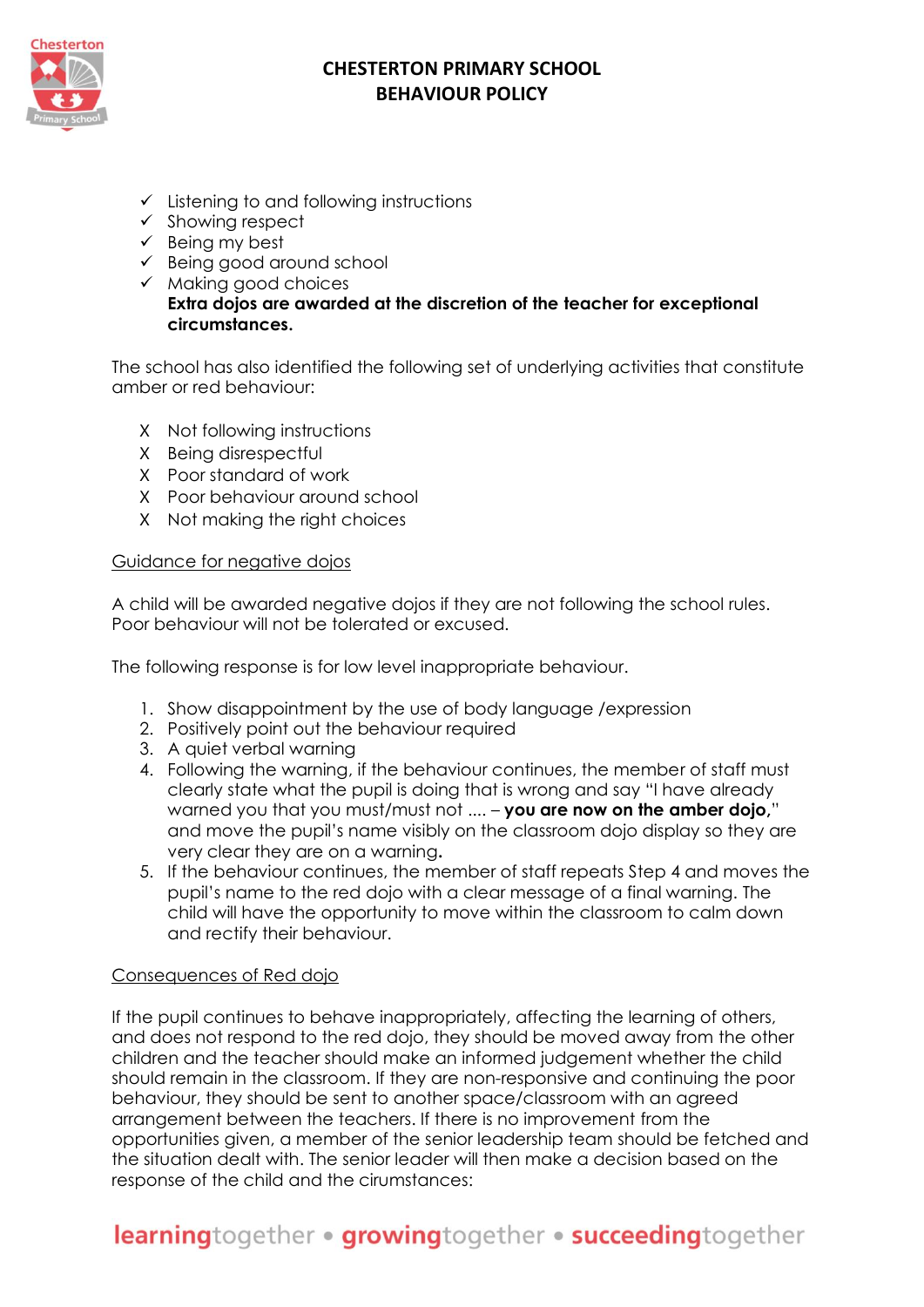

- 1. Discuss the behaviour with the pupil and place back in their class if the situation is resolved or place in another class to work for the rest of the session.
- 2. Telephone the pupil's parent to discuss the pupil's behaviour if their behaviour continues.
- 3. Put the pupil on a Behaviour Record if needed that requires daily reporting to SLT.
- 4. Arrange a teacher/parent meeting to discuss the pupil's behaviour if there are continuous concerns.

On Red (these actions apply from Y1 to Y6)

- Once the pupil's name is on the red dojo, they miss the following break time or 15 minutes from lunchtime, depending upon the time of day they reach red.
- The class teacher is to inform their parent in addition to the dojo notification so the parent is clear that they have been on red and the consequences of the red dojo.
- At the end of the school day queries by parents can then be clearly answered by the teacher.

### **Fixed term/Permanent Exclusion:**

On occasions, it may be appropriate to send a child home on a fixed term exclusion. The headteacher will be responsible for making this decision. A fixed term exclusion will involve a meeting with the parent on collection/on the child's return to school and a letter being issued with the reasons for the exclusion. Children will be excluded for behaviour that risks the safety of children and adults in the classroom and outside on the playground.

For repeated exclusions, a PSP ( Pastoral Support Plan) may be considered to support the child over a fixed period of time ( 12 weeks) or a managed move ( this would be discussed with parents and arranged with another local school).

For very serious breaches of the policy, either as a one off serious breach or persistent disruption, it may be necessary for the headteacher to make a decision to permanently exclude a child. If this is the case the decision will be put before a committee of Governors.

#### **Lunchtime Behaviour**

The above methods must also be consistently applied by all lunchtime staff to ensure that the whole school policy is effective.

Children have the right to express their feelings but this must be in a safe and appropriate way. All staff show understanding to the emotions of children and accept that guidance is often needed. This is always done in a thoughtful and positive manner.

# learningtogether · growingtogether · succeedingtogether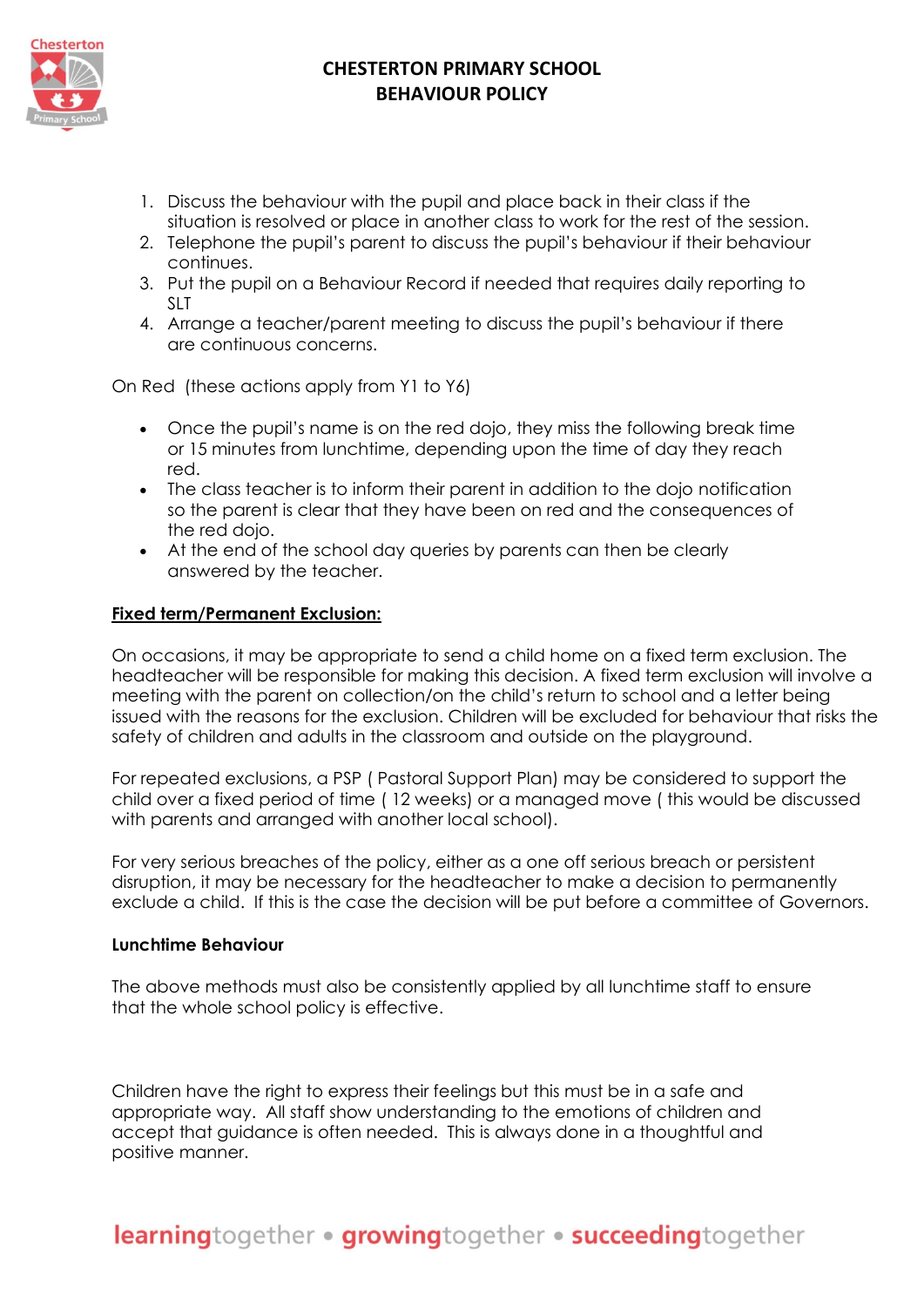

Policy Agreed: JUNE 2021

Policy Review: JUNE 2024

\*Annex Below

### **The following areas of the policy are taken from and/or amended from the DfE Behaviour and Discipline (pages 8 to 14)**

### **Discipline in schools – teachers' powers:**

### **Key Points**

Teachers have statutory authority to discipline pupils whose behaviour is unacceptable, who break the school rules or who fail to follow a reasonable instruction (Section 90 and 91 of the Education and Inspections Act 2006).

The power also applies to all paid staff with responsibility for pupils, such as teaching assistants.

Teachers can discipline pupils at any time the pupil is in school or elsewhere under the charge of a teacher, including on school visits.

Teachers can also discipline pupils in certain circumstances when a pupil's misbehaviour occurs outside of school.

Teachers have a power to impose detention outside school hours.

Staff can confiscate pupils' property.

#### **Punishing poor behaviour - What the law allows:**

Teachers can discipline pupils whose conduct falls below the standard which could reasonably be expected of them. This means that if a pupil misbehaves, breaks a school rule or fails to follow a reasonable instruction the teacher or member of support staff with teaching responsibility can impose a punishment on that pupil.

To be lawful, the punishment (including detentions) must satisfy the following three conditions:

1) The decision to punish a pupil must be made by a paid member of school staff or a member of staff authorised by the headteacher;

2) The decision to punish the pupil and the punishment itself must be made on the school premises or while the pupil is under the charge of the member of staff; and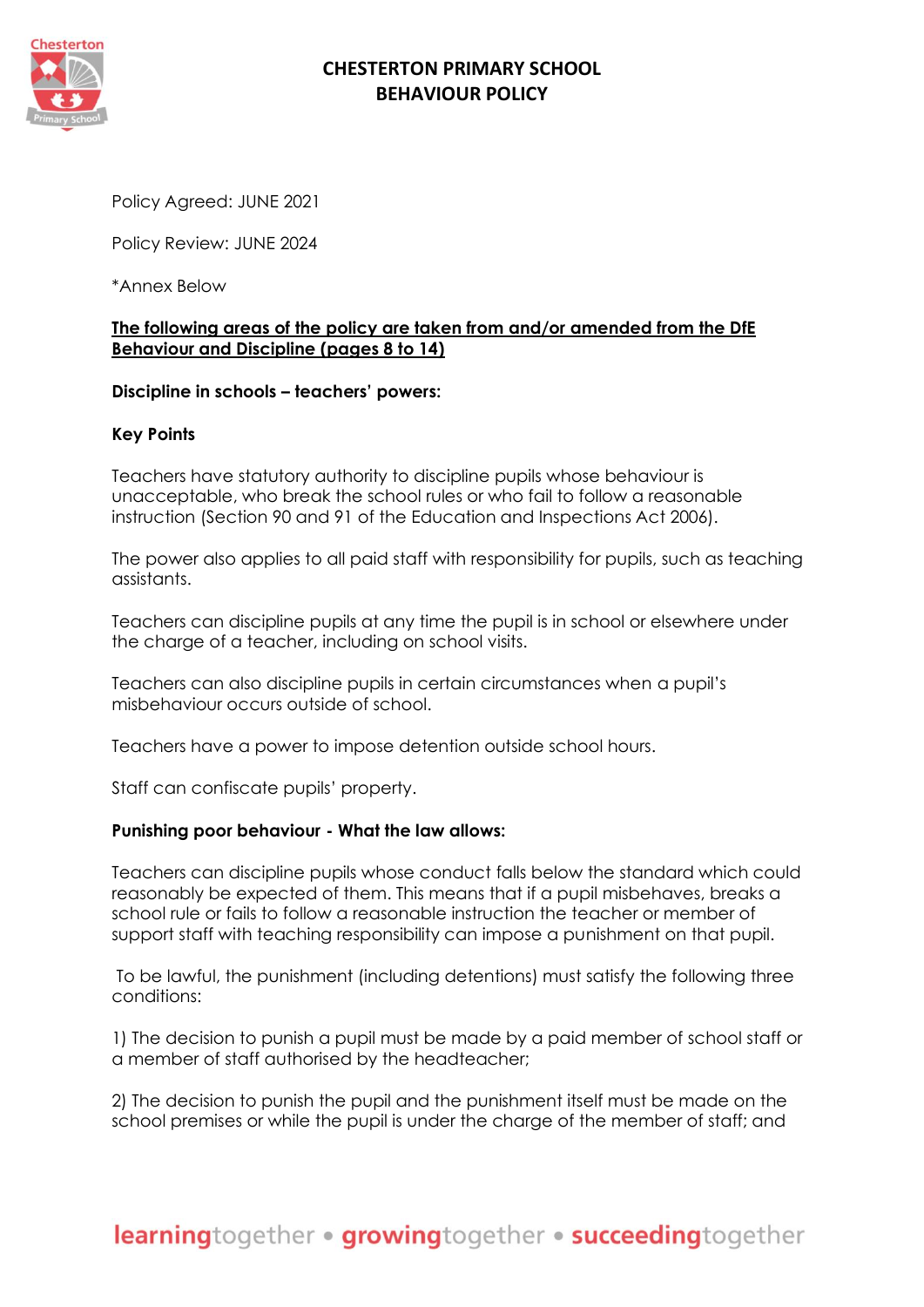

3) It must not breach any other legislation (for example in respect of disability, special educational needs, race and other equalities and human rights) and it must be reasonable in all the circumstances.

A punishment must be proportionate. In determining whether a punishment is reasonable, section 91 of the Education and Inspections Act 2006 says the penalty must be reasonable in all the circumstances and that account must be taken of the pupil's age, any special educational needs or disability they may have, and any religious requirements affecting them.

The headteacher may limit the power to apply particular punishments to certain staff and/or extend the power to discipline to adult volunteers, for example to parents who have volunteered to help on a school trip.

Corporal punishment is illegal in all circumstances.

The school will consider whether the behaviour under review gives cause to suspect that a child is suffering, or is likely to suffer, significant harm. Where this may be the case, school staff should follow the schools' safeguarding policy. The school will also consider whether continuing disruptive behaviour might be the result of unmet educational or other needs. At this point, the school will consider whether a multiagency assessment is necessary.

### **Behaviour and sanctions**

Our clear school behaviour policy, consistently and fairly applied, underpins effective education. School staff, pupils and parents must all be clear of the high standards of behaviour expected of all pupils at all times. The behaviour policy is supported and backed-up by Governors, senior staff and the head teacher.

Our school encourages good behaviour through a mixture of high expectations, clear policy and an ethos which fosters discipline and mutual respect between pupils, and between staff and pupils.

We have in place a range of options and rewards to reinforce and praise good behaviour, and clear sanctions for those who do not comply with the school's behaviour policy. These will be proportionate and fair responses that may vary according to the age of the pupils, and any other special circumstances that affect the pupil.

When poor behaviour is identified, sanctions should be implemented consistently and fairly in line with the behaviour policy. We have a range of disciplinary measures clearly communicated to school staff, pupils and parents. These include:

- A verbal reprimand.
- Extra work or repeating unsatisfactory work until it meets the required standard.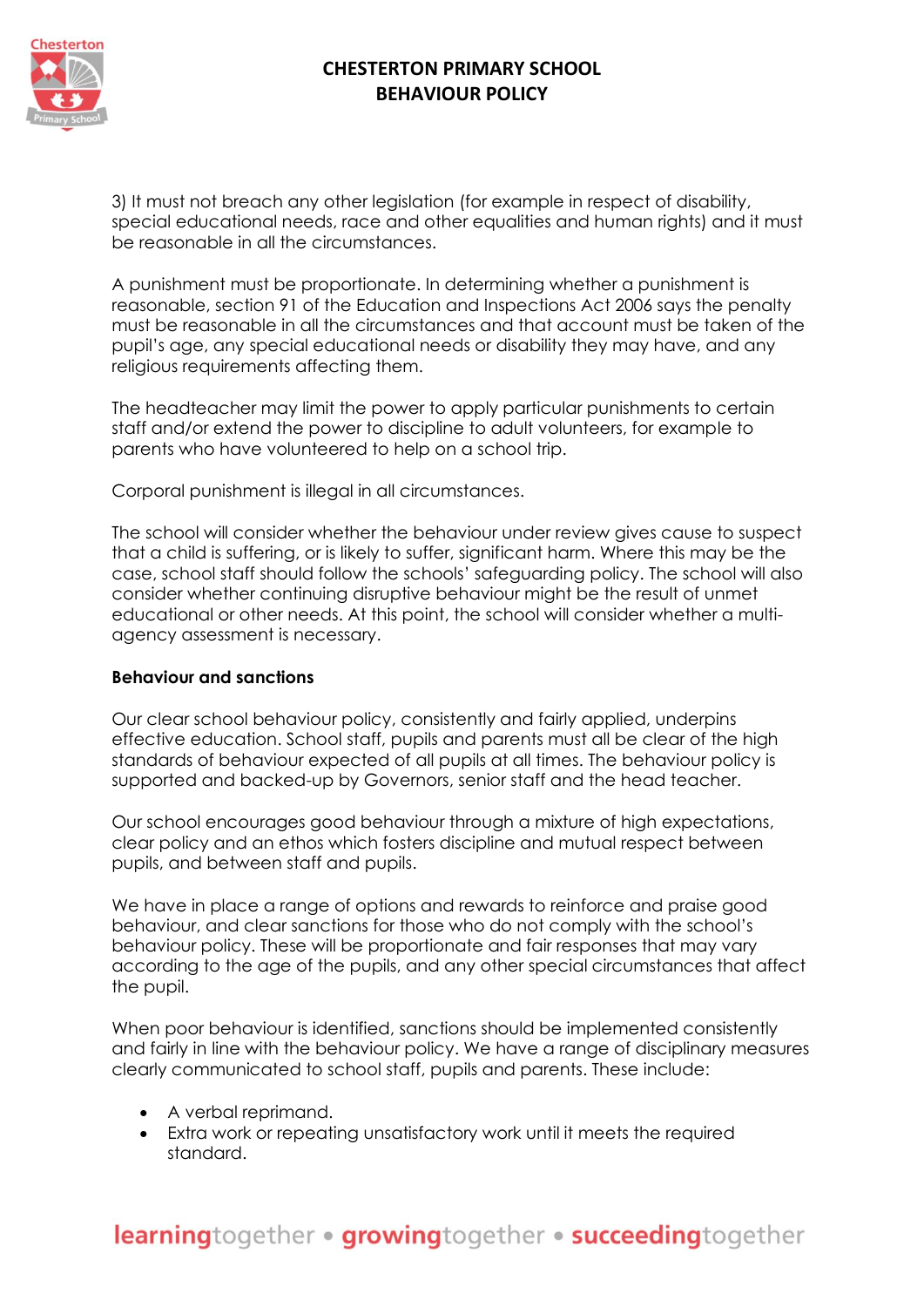

- The setting of written tasks as punishments, such as a letter of apology or writing the school rules.
- Loss of privileges for instance the loss of a prized responsibility or not being able to participate in a non-uniform day.
- Missing break time.
- Detention including during lunch-time, and after school.
- School based community service or imposition of a task such as picking up litter or weeding school grounds; tidying a classroom; helping clear up the dining hall after meal times; or removing graffiti.
- Regular reporting including early morning reporting; scheduled uniform and other behaviour checks; or being placed "on report" for behaviour monitoring.
- In more extreme cases schools may use class exclusions, temporary or permanent exclusion.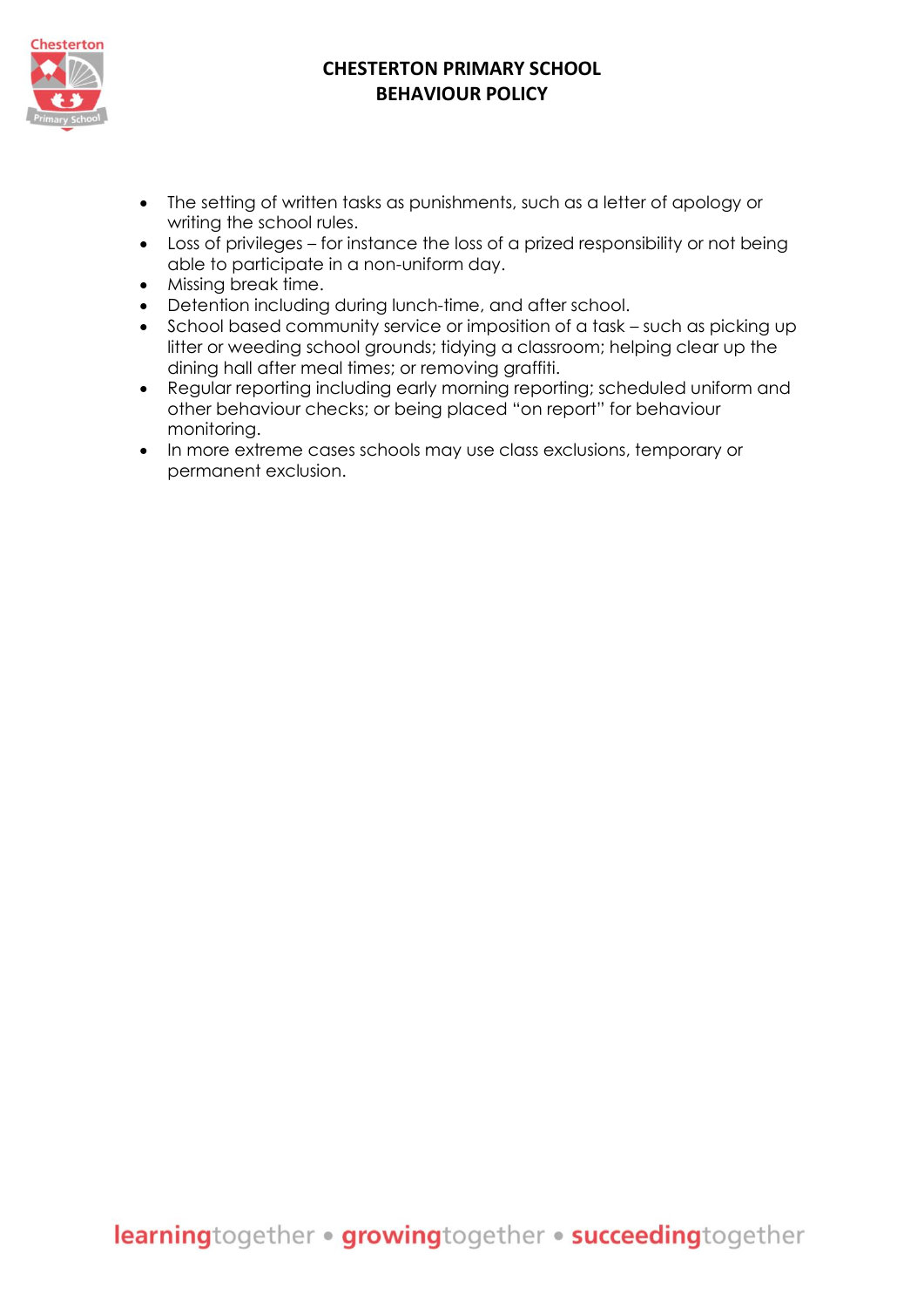

### **Pupils' conduct outside the school gates – teachers' powers**

### **What the law allows:**

Teachers have the power to discipline pupils for misbehaving outside of the school premises "to such an extent as is reasonable"

Teachers may discipline pupils for non-criminal bad behaviour and bullying which occurs off the school premises and which is witnessed by a staff member or reported to the school.

Punishments may be imposed on pupils for misbehaviour when the pupil is:

- taking part in any school-organised or school-related activity or
- travelling to or from school or
- wearing school uniform or
- in some other way identifiable as a pupil at the school.

or misbehaviour at any time, whether or not the conditions above apply, that:

- could have repercussions for the orderly running of the school or
- poses a threat to another pupil, member of staff or member of the public or
- could adversely affect the reputation of the school.

In all cases of misbehaviour, the teacher can only discipline the pupil on school premises or elsewhere when the pupil is under the lawful control of the staff member.

#### **Detention**

#### **What the law allows:**

Our school policy gives teachers the power to issue detention to pupils (including detention outside of school hours) as a sanction.

The times outside normal school hours when detention can be given (the 'permitted day of detention') include:

a. any school day where the pupil does not have permission to be absent; and

b. non-teaching days – usually referred to as 'INSET days'.

The Headteacher, or the Deputy Headteacher in the long term absence of the Headteacher, can authorise after-school detentions if deemed appropriate. Detentions within school time can be imposed by all teaching staff and support staff with teaching responsibility.

learningtogether · growingtogether · succeedingtogether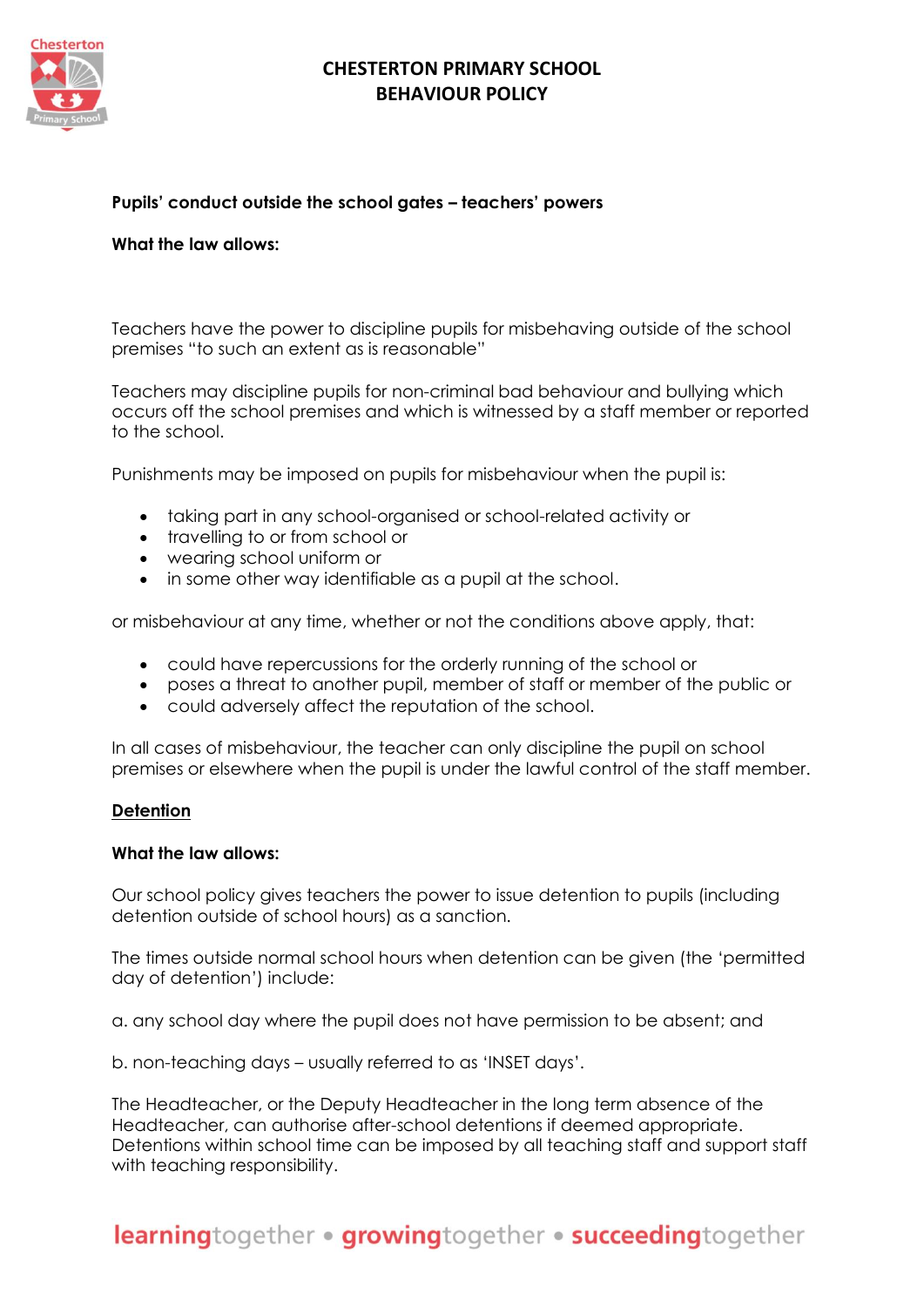

### **Matters schools should consider when imposing detentions**

Parental consent is not required for detentions within the school day.

After-school detentions require parents to be informed of the school's actions

As with any disciplinary penalty a member of staff must act reasonably given all the circumstances, when imposing a detention.

With lunchtime detentions, staff should allow reasonable time for the pupil to eat, drink and use the toilet.

#### **Detentions outside school hours**

The school will not issue a detention where they know that doing so would compromise a child's safety. When ensuring that a detention outside school hours is reasonable, staff issuing the detention will consider the following points:

- Whether the detention is likely to put the pupil at risk.
- Whether the pupil has known caring responsibilities which mean that the detention is unreasonable.
- Whether the parents ought to be informed of the detention. In many cases it will be necessary to do so, but this will depend on the circumstances. For instance, notice may not be necessary for a short after school detention where the pupil can get home safely; and
- Whether suitable travel arrangements can be made by the parent for the pupil. It does not matter if making these arrangements is inconvenient for the parent.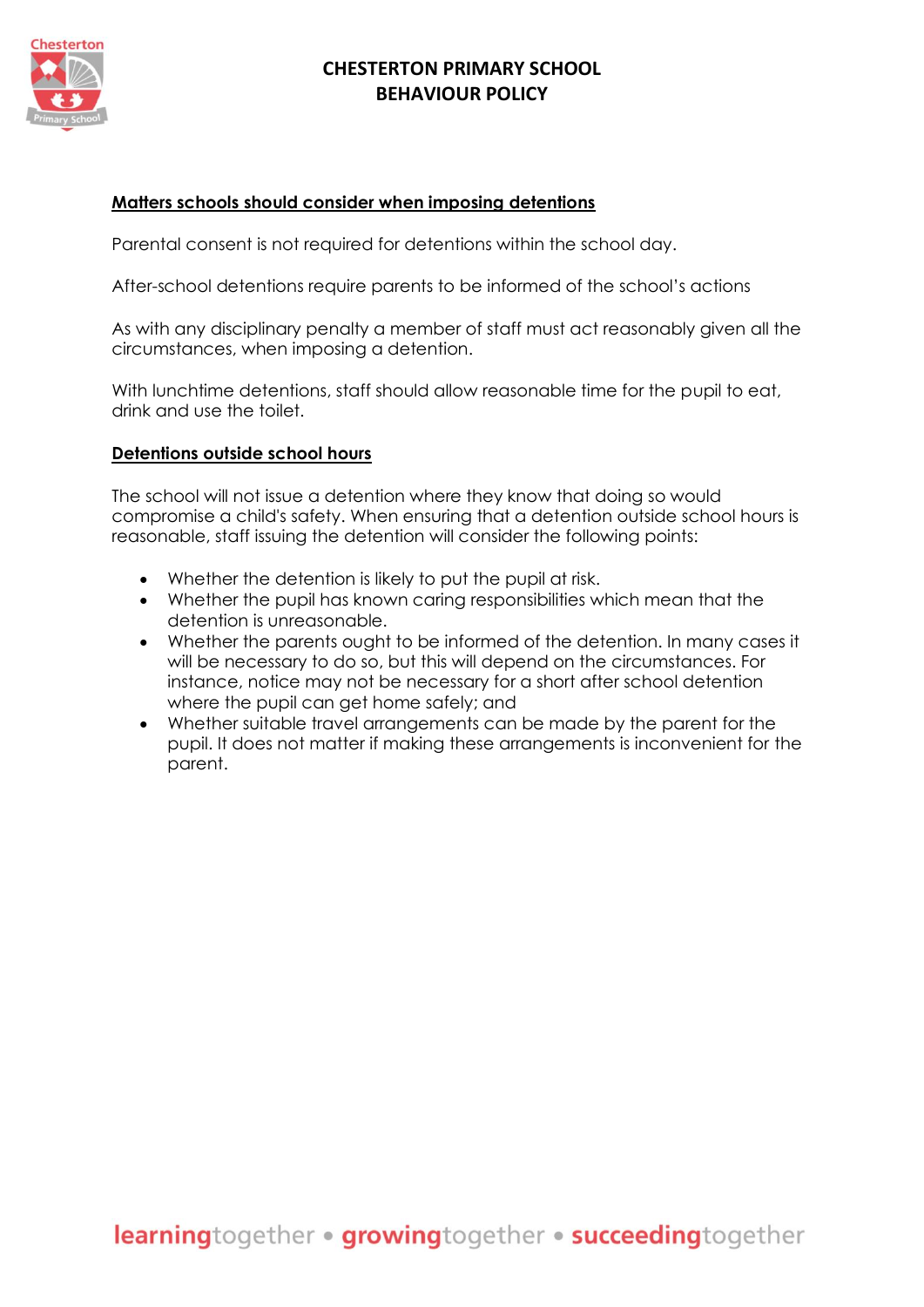

### **Confiscation of inappropriate items** - **What the law allows:**

There are two sets of legal provisions which enable school staff to confiscate items from pupils:

1) The **general power to discipline** (as described in the bullets under the heading "Discipline in Schools – Teachers' Powers" on pages 3 and 4 of Behaviour and Discipline in schools) enables a member of staff to confiscate, retain or dispose of a pupil's property as a punishment, so long as it is reasonable in the circumstances. The law protects the school from liability for damage to, or loss of, any confiscated items provided they have acted lawfully.

**Power to search without consent** for "prohibited items" includes:

- knives and weapons
- alcohol
- illegal drugs
- stolen items
- tobacco and cigarette papers
- lighters and matches
- fireworks
- pornographic images
- any article that has been or is likely to be used to commit an offence, cause personal injury or damage to property; and
- any item banned by the school rules which has been identified in the rules as an item which may be searched for e.g. mobile phones.

The legislation sets out what must be done with prohibited items found as a result of a search.

Weapons and knives, drugs and extreme or child pornography must always be handed over to the police, otherwise it is for the teacher to decide if and when to return a confiscated item or whether the items must be collected by the child's parent or carer.

More detailed advice on confiscation and what must be done with prohibited items found as a result of a search is provided in 'Screening, Searching and Confiscation – advice for head teachers, staff and governing bodies'. See Associated Resources section below for a link to this document.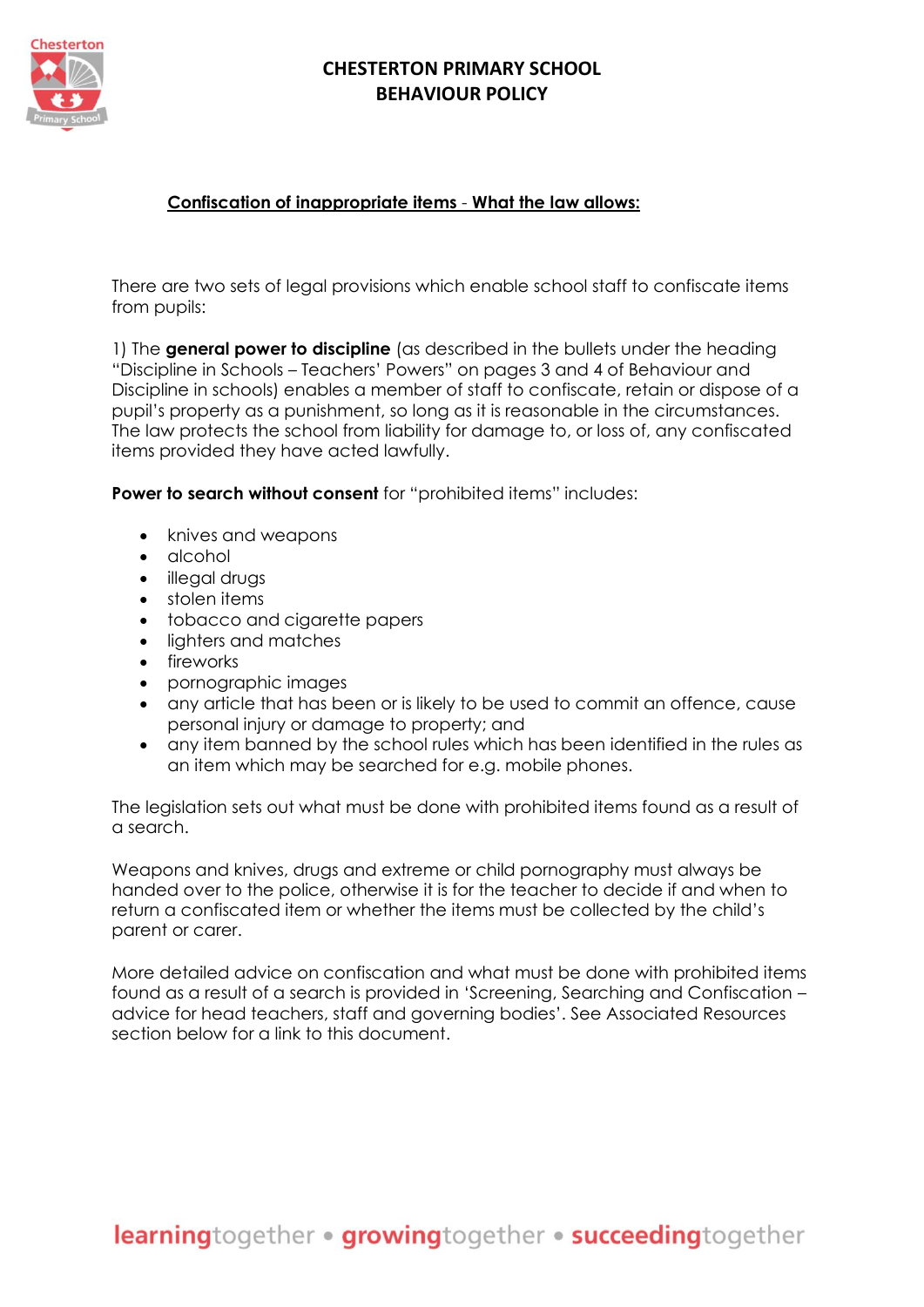

#### **Power to use reasonable force**

Members of staff have the power to use reasonable force to prevent pupils committing an offence, injuring themselves or others, or damaging property, and to maintain good order and discipline in the classroom.

Head teachers and authorised school staff may also use such force as is reasonable given the circumstances when conducting a search without consent for knives or weapons, alcohol, illegal drugs, stolen items, tobacco and cigarette papers, fireworks, pornographic images or articles that have been or could be used to commit an offence or cause harm – this must always be conducted in the presence of a member of senior staff.

Separate advice is available in 'Use of Reasonable Force – advice for school leaders, staff and governing bodies'. See Associated Resources section below for a link to this document.

### **Use of Isolation**

In extreme circumstances disruptive pupils to be placed in isolation away from other pupils for a limited period.

As with other disciplinary penalties, schools must act lawfully, reasonably and proportionately in all cases. Any separate room should only be used when it is in the best interests of the child, and other pupils. Any use of isolation that prevents a child from leaving a room of their own free will should only be considered in exceptional circumstances and if it reduces the risk presented by the child to themselves and others. The school must also ensure the health and safety of pupils and any requirements in relation to safeguarding and pupil welfare.

It is for the Headteacher to decide how long a pupil should be kept in isolation and for the staff member in charge to determine what pupils may and may not do during the time they are there. Schools should ensure that pupils are kept in isolation no longer than is necessary and that their time spent there is used as constructively as possible. The school must allow pupils time to eat or use the toilet.